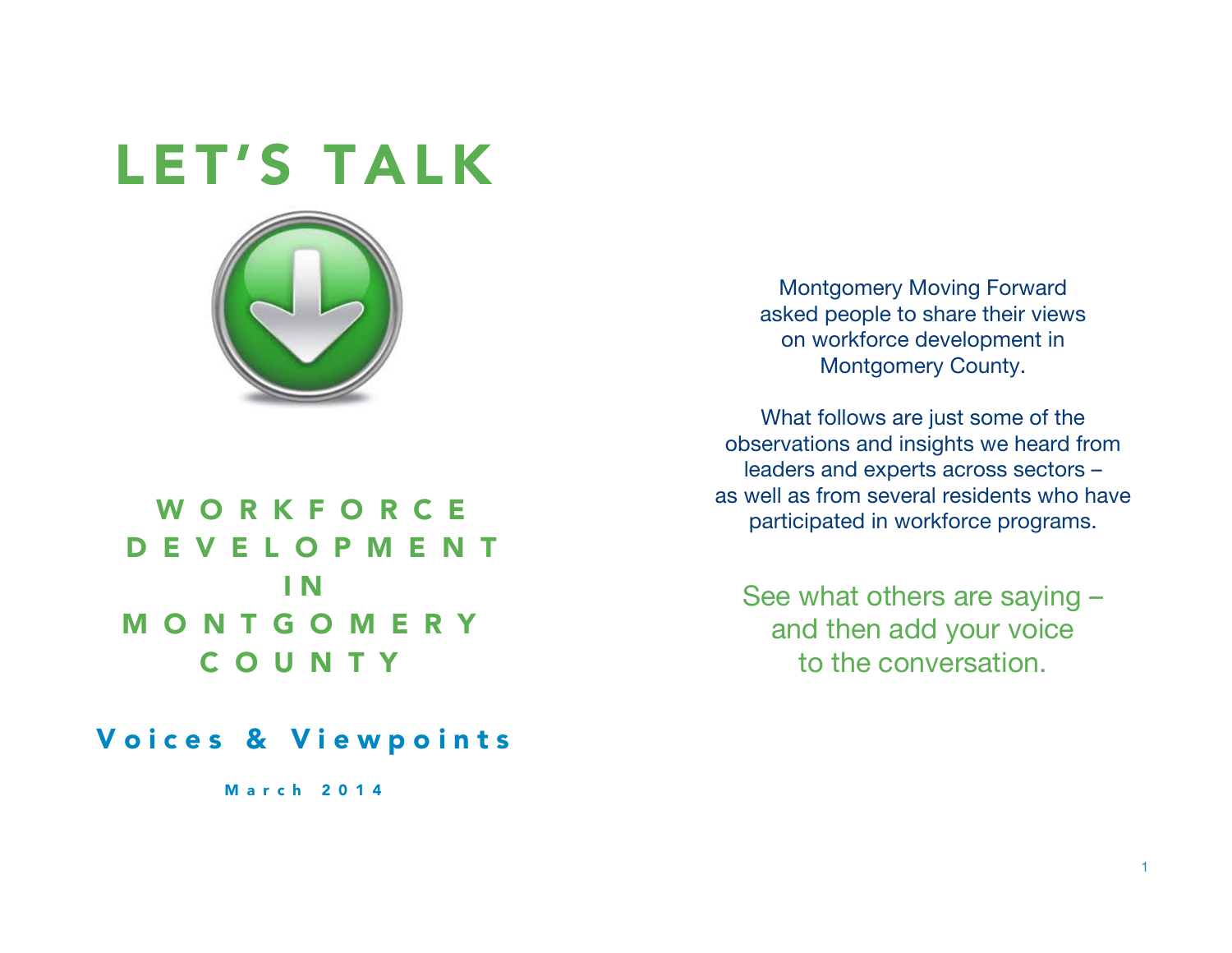"There is incredible potential for making something great happen with workforce development in Montgomery County. We already have many positive things going on – including political will, some very strong programs and models, and many people who are committed to helping everyone in our community, not just a select few. Because we have so many pieces of the puzzle already in place, I think we have the opportunity – and the obligation – to become a model for the region."

**Luisa Montero**, Director LAYC/Maryland Multicultural Youth Center

Maryland Multicultural Youth Center, which is the Maryland branch of the Latin American Youth Center, serves more than 1,000 youth each year at four locations in Montgomery and Prince George's Counties. MMYC manages Montgomery County's youth-workforce program and focuses on serving young people ages 14-24. MMYC has 40 employees and an annual budget of \$3.4 million.

"The culture at Marriott was established in 1927 at its original nine-seat root beer stand in Washington, DC. The core of the culture is taking care of associates who, in turn, take care of the guests. This means providing dignified and respectful workplaces, competitive pay and benefits, and training and career opportunities. We develop careers on-the-job and by leveraging technology. Marriott has 24/7 global recruitment and learning management systems. Our Learning Management System houses thousands of e-learning courses and our recruitment system provides access to hundreds of jobs."

**Steve Bauman**, Vice President, Global Learning Deployment Marriott International

In 2013, Marriott International had \$12.8 billion in annual revenues and 300,000+ managed and franchised employees worldwide, with around 5,400 employees in Montgomery County. The company and the J. Willard and Alice S. Marriott Foundation support hospitality and culinary education in the County through the University of Maryland, Universities at Shady Grove and Montgomery College. Marriott also recruits and hires local graduates for operations and HQ-centric jobs in the County and beyond.

"Helping to create jobs is job one for Montgomery County. We have a very diverse workforce, and we need to make sure that job opportunities are available in all sectors of the economy. Going forward, we especially need to focus on reducing unemployment and underemployment. We need to get more people back to work and in good careers that will allow them to take care of their families and contribute to a more stable economy."

#### **Steve Silverman**, Director

Department of Economic Development *Member, Montgomery County Workforce Investment Board*

The Department of Economic Development stimulates job growth and encourages business location and expansion in the County. DED's mission is to make Montgomery County a globally competitive and highly diversified knowledge-based economy.

"For the last several years, employment has been the number two item of inquiry among the thousands of older adults who contact the Jewish Council for the Aging, second only to housing issues. When clients call us for job-search assistance, you can hear anxiety and panic in their voices. Many older workers already face age discrimination, and if they have been unemployed or underemployed for any length of time, that works against them, too. In addition, everything about the typical hiring process is designed to screen people out, not in. The job-search experience can be demoralizing, and we see the human impact every day."

**David Gamse**, Chief Executive Officer Jewish Council for the Aging of Greater Washington *Member, Montgomery County Workforce Investment Board*

Jewish Council for the Aging (JCA) is the older-worker expert at the MontgomeryWorks One-Stop Center in Wheaton. Last year, 3,575 older workers attended JCA's annual 50+ Senior Employment Expo, and thousands of others are served by its employment services, including more than 100 very low-income workers placed at 51 County-based on-the-job training sites. JCA has an annual budget of \$5.5 million and 59 employees, 54 of whom live in the County.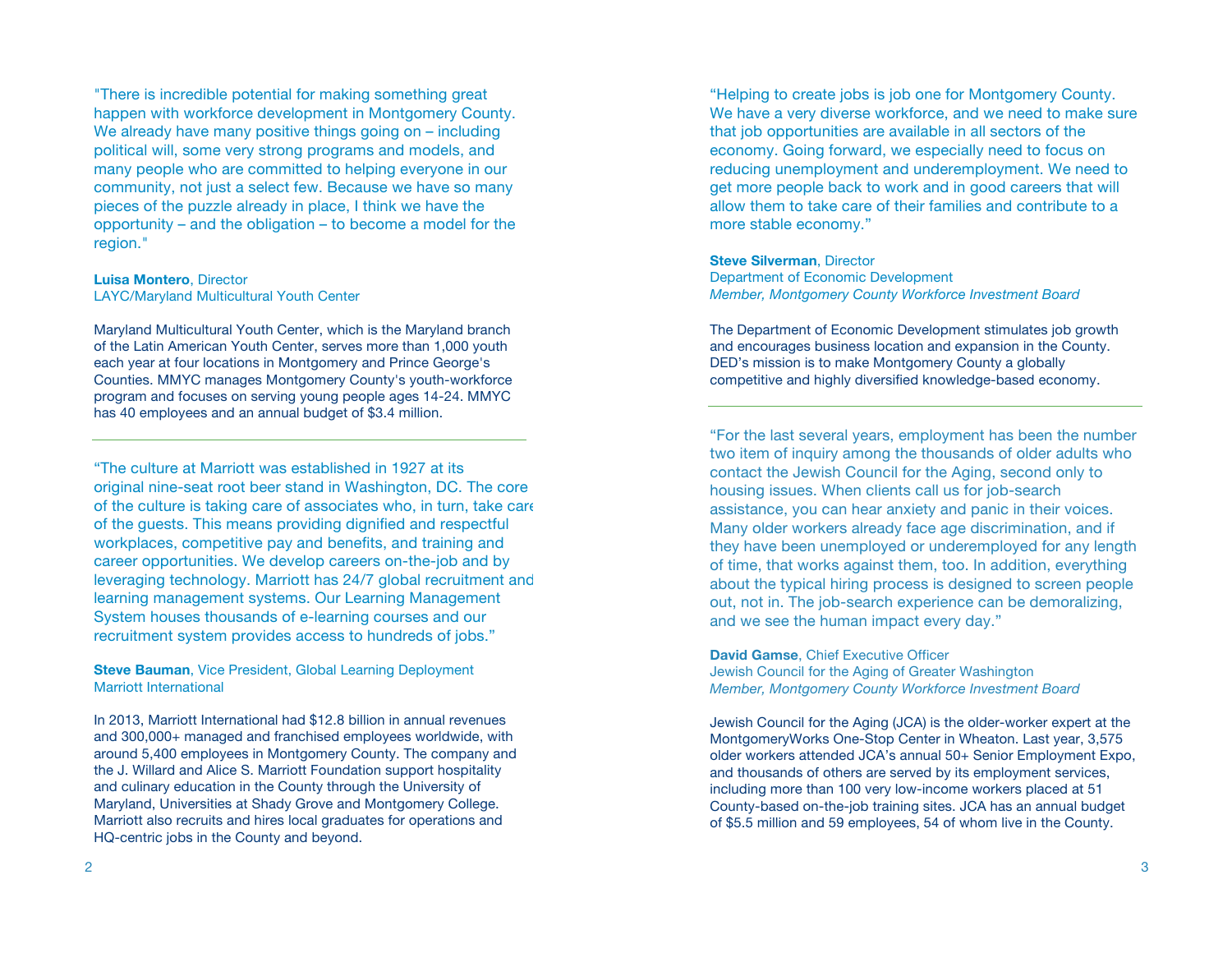"Employers should not have to import workers. From mechanics to engineers, we can prepare a skilled workforce in our own community. But, poverty hinders success. We know that nationally, less than 8% of students from the lowest income quartile obtain a bachelor's degree six years after high school graduation. With a sense of urgency for our future, higher education, employers, the school system, philanthropy and nonprofits must ensure that everyone in our community – parents and their children – can access pathways to success necessary to thrive not just survive, to fuel our economy with skilled workers, and to propel our community forward."

#### **DeRionne P. Pollard**, President Montgomery College

Montgomery College is a public, open admissions community college with campuses in Germantown, Rockville, and Takoma Park/Silver Spring, plus workforce development/continuing education centers and off-site programs throughout the County. The college serves nearly 60,000 students a year, through both credit and noncredit programs, in more than 130 areas of study.

"CVS has great in-house training opportunities, and many people – including me – have worked their way up in the company. We are currently developing more partnerships in Montgomery County to help us create more pathways for people to find good jobs, including workforce initiatives that focus on youth, veterans and people with disabilities. Another key group for us is mature workers. Our store managers often find that workers over age 50 are the best employees they've ever had – we just have to find the right accommodations to be sure we can retain these workers."

**Stacey Butler**, Manager of Regional Learning Center NW Washington DC & Workforce Initiatives CVS Caremark

CVS Caremark is the largest pharmacy health care provider in the United States, with 200,000 employees nationwide. CVS has 23 stores and approximately 2,000 employees in Montgomery County.

"When I was 17, I got in trouble with the law and was arrested on Christmas Day and spent the night in jail, on a charge that had a potential 15-year sentence. My Mom was also really sick at that time, and my girlfriend broke up with me. I was feeling really sad and just wanted to give up. My Mom got better, but I was still worried all the time about going to prison. About a month before my 18th birthday I stopped going to school, and kind of gave up on my life and my future. At my final court date, I was given community service and ordered to pay restitution, and they gave me a second chance to get my life together.

It was a relief that I wasn't going to prison, but I was behind in school and was ashamed and disappointed to be 18 and still be a sophomore in high school, so I dropped out. Then a friend introduced me to Maryland Multicultural Youth Center, and I signed up right away to get my GED, which was my main goal to start with. After I earned my GED, I participated in the Montgomery County Conservation Corps at MMYC, which was a new experience where I got know a lot of really good people. Now I'm working on a youth documentary about people in situations like mine – showing how struggling young people can succeed when groups like MMYC give them a chance – and that project is enhancing my video and design skills.

My plan now is to go to Montgomery College and study anything I can about business and try to get the best grades possible. I also want to get a job and help my Mom. I'm very entrepreneurial by nature, and my long-term goal is to get an MBA, maybe even at a school like Harvard or Stanford. The environment at MMYC has helped me grow so much as a person. It gave me opportunities to use my skills and get feedback and pushed me forward. I feel so ambitious now, like I could do something big."

**Edgar**, Maryland Multicultural Youth Center Program Participant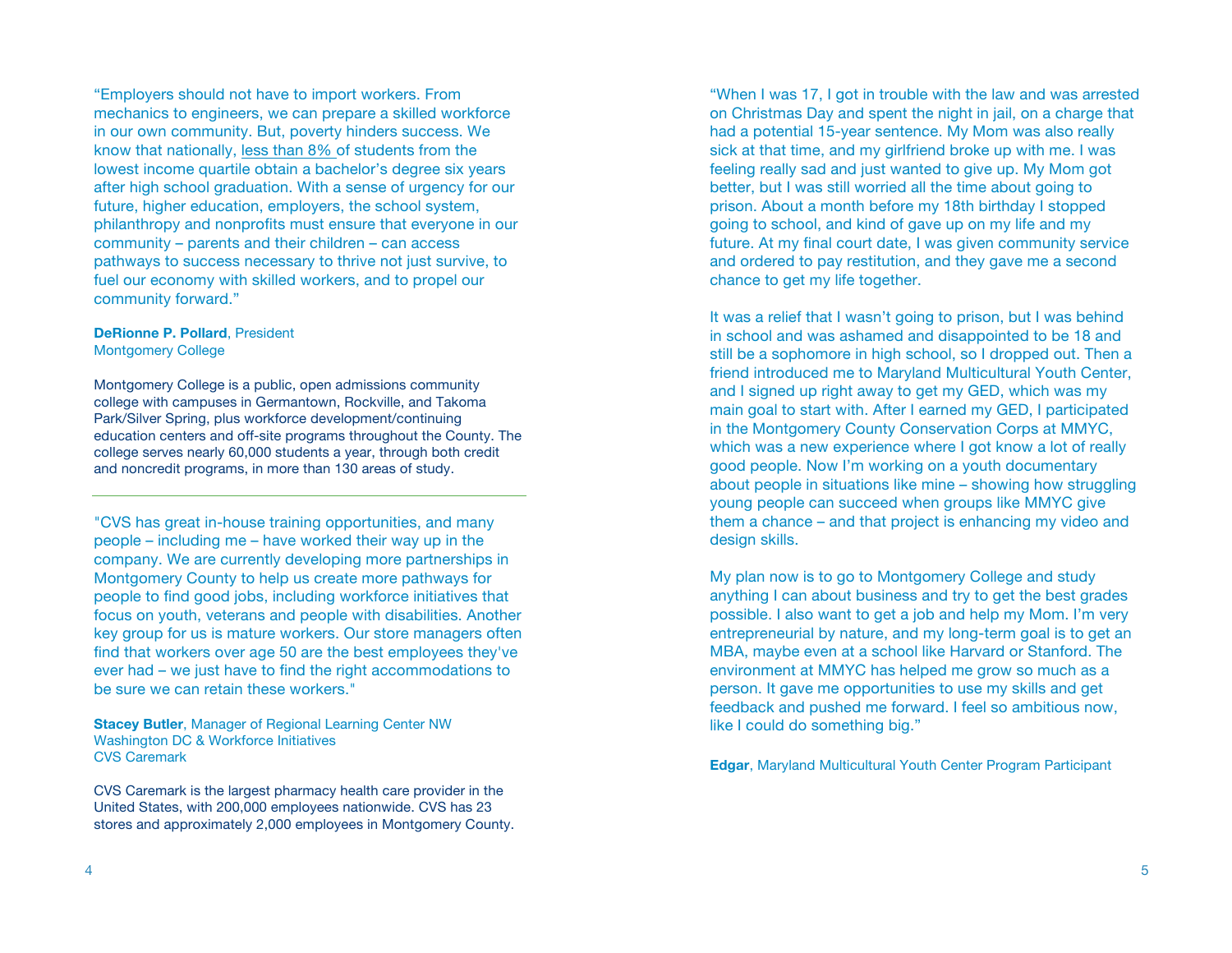"When we talk about the workforce in Montgomery County, we tend to think about the uncertainty of the future. But I look around and I see the uncertainties are happening here and now. We fool ourselves by thinking trends will affect us tomorrow, when what we're facing today is as real as it gets. Our community is diverse *today*. Our workers need training *today*. We're missing key pieces *today*. We're facing operational challenges right now, and we need to find solutions right now."

**Manny Ocasio**, Vice President of Human Resources Holy Cross Health

Holy Cross Health has an annual budget of \$500 million and 3,200 employees, including 1,000 nurses. The Holy Cross Health system currently includes Holy Cross Hospital, a 443-bed, nonprofit teaching hospital in Silver Spring that cares for more than 192,000 patients each year. As a not-for-profit provider, Holy Cross Health has a history of reinvesting its earnings into innovative and sustainable community benefit programs, with particular emphasis on underserved and vulnerable community members.

"Workforce development is important because when it is successful it can fundamentally change the course of someone's life, both financially and mentally. Done well, it can also provide a pathway for other applicants and employers to imitate and follow to success. For instance, JSSA has begun work on pilot programs for job applicants on the autistic spectrum that will hopefully provide new best practices."

**Tal B. Widdes**, Chief Operating Officer JSSA—Jewish Social Service Agency

JSSA, a nonprofit headquartered Rockville with an annual budget of \$16 million, provides services and support to more than 35,000 individuals and families each year in the Washington metro area. With an annual budget of \$533,000 and nine staff, JSSA's Supported Employment Program serves 100 individuals with disabilities (95% in Montgomery County), providing career exploration, skills assessments, workforce readiness and adjustment training, job development and ongoing workplace support services.

"As a small, woman-owned information technology and business development consultancy, our mission is to equip business leaders to connect with and transform the marketplace. We are excited to see government, education, businesses, and nonprofits work collaboratively to bring the right people and resources together to spur economic development across Montgomery County through skills training and job creation."

**Kelly Taylor Leonard**, CEO & President Taylor-Leonard Corporation

Taylor-Leonard Corporation is headquartered in Montgomery Village. The company's client list includes nationally recognized nonprofit organizations and large publicly traded organizations, but its passion rests ultimately with helping small to mid-sized businesses by delivering consulting services and training solutions.

"Workforce development, for workers at all levels, is critical to an individual's sense of agency, the well-being of our community, and our economic health. Many English learners want to improve literacy in order to learn to fill out a job application, improve their job trajectory, or pursue a career path or entrepreneurial goal. For instance, one of our grantees had an adult student from Guatemala who spoke no English when he began attending Workforce ESOL classes. He was a dedicated student – even bringing his 18-year-old son to class— but after three months, he found a job and stopped attending. He recently contacted his former instructor and expressed an interest in continuing to build his English literacy skills, sharing that he would like to operate his own construction business one day. He knows he must be proficient in English in order to succeed."

**Kathy Stevens**, Executive Director Montgomery Coalition for Adult English Literacy (MCAEL)

MCAEL has 2.5 employees and an annual budget of \$1 million, which includes \$660,000 in grants to programs that deliver English language instruction. The MCAEL network serves around 22,000 adult English language learners who work or live in the County.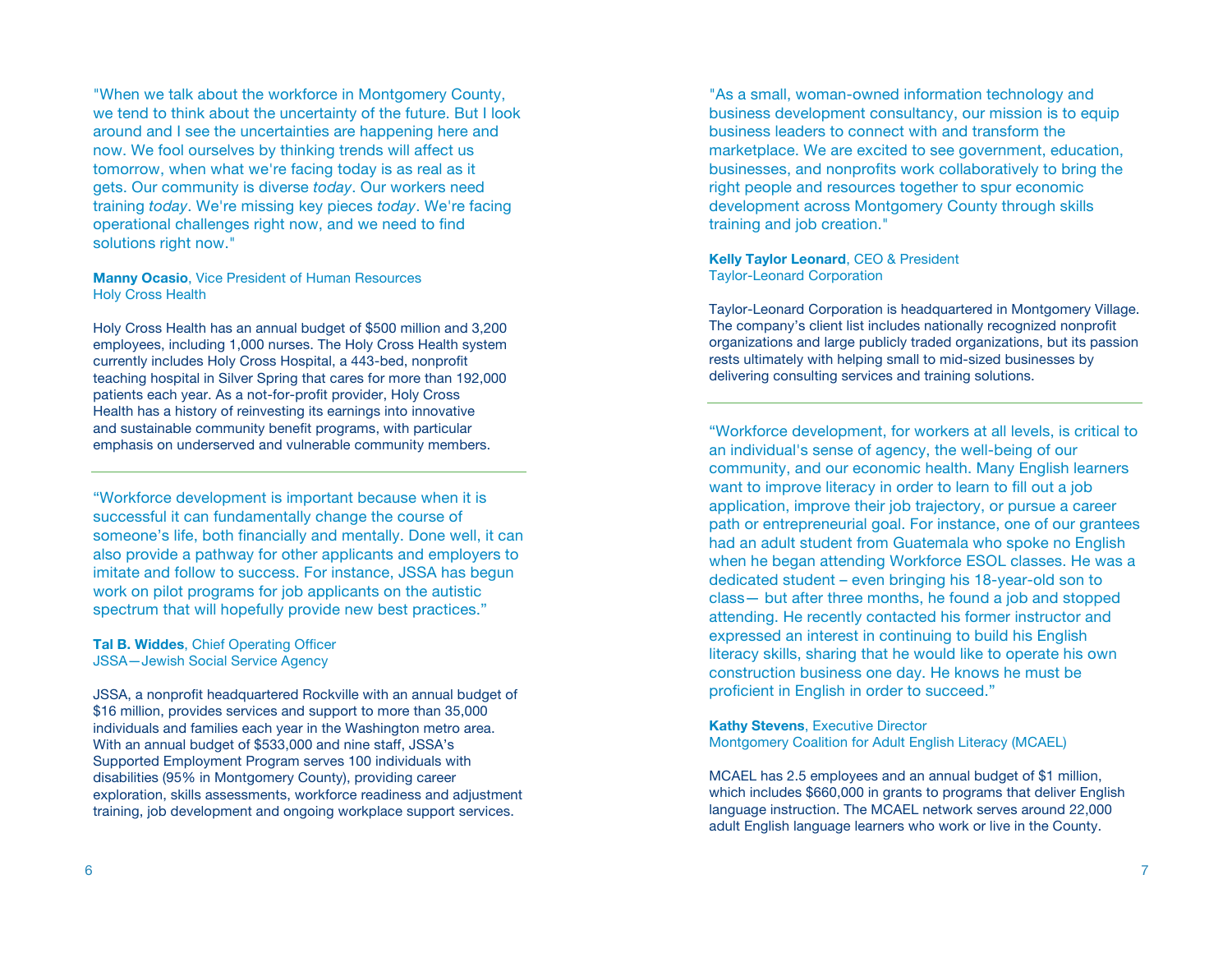"Workforce development requires an infrastructure – a community-wide connective tissue that ties people and resources together making it easy for workers and employers to get the assistance and care they need. Montgomery County is fortunate to have an infrastructure in place that many communities do not, including a high functioning Workforce Investment Board that provides services to youth, job seekers and employers. Now we need to expand and rejuvenate that system of services so that it can reach all Montgomery County residents and businesses that need assistance."

#### **Barbara Kaufmann**, Director, Workforce Services Montgomery County Department of Economic Development *Director, Workforce Investment Board*

The Workforce Investment Board (WIB) and the Division of Workforce Services, within the Department of Economic Development, ensure that the County has a well-prepared, educated, trained, and adaptable workforce to meet the current and future needs of business, and that the County's workforce has the tools and resources to successfully compete in a global economy. The WIB's mission is to help businesses succeed through workforce services. The WIB is composed of business representatives (51%), community leaders, and public officials, appointed by the County Executive and approved by County Council.

"If we want a bright future for our community, then we must give our children every educational opportunity to succeed. These opportunities happen when we all come together  $$ schools, businesses, nonprofits and government agencies. Innovation comes from strong partnerships and Moving Montgomery Forward will help us strengthen these bonds."

#### **Joshua P. Starr**, Superintendent Montgomery County Public Schools

Montgomery County Public Schools (MCPS) is the largest school district in Maryland and 17th largest in the nation, with more than 151,000 students at 202 schools. MCPS has 22,236 employees, including 11,836 teachers (85% of whom have a master's degree or equivalent). The MCPS operating budget for FY2014 is \$2.23 billion.

"One concern for many businesses in the County is the shortage of engineering and technology workers so we need to be sure we have postsecondary pathways that address these needs, including an increased focus on math and science. At the same time, we also need to engage in a larger discussion about training versus higher education. A bachelor's degree may not be the most appropriate goal when there are other routes to good jobs. Another growing concern is the need to protect our investment in K-12 education – we want kids who have a strong foundation from MCPS to stay in County. This means creating affordable live, work, play communities that will attract young adults."

#### **Marilyn Balcombe**, President & CEO Gaithersburg-Germantown Chamber of Commerce

The Gaithersburg-Germantown Chamber of Commerce serves, represents and advocates on behalf of Upcounty businesses and nonprofits to in enhance the business environment and quality of life in our community. The GGCC creates business-tobusiness opportunities while promoting and strengthening the local business climate.

"There are many things people in their 50s and 60s know very well, but there's also a new landscape of things you need to 'learn how to learn' – like becoming comfortable with social media. Basically, you have to be ready for the next new thing. The Career Gateway Workshop at the Jewish Council for the Aging helped me get a much better idea of how to pursue a new career, and it also helped me know what the challenges are and gave me some ways to unlock those doors. Our class was very diverse, with people from a wide variety of work experience – many of whom were under intense pressure to find a job. The encouragement the class offered and the sense of community it fostered felt like a really good way to support people on the path back to the workplace."

**Peter**, Jewish Council for the Aging Program Participant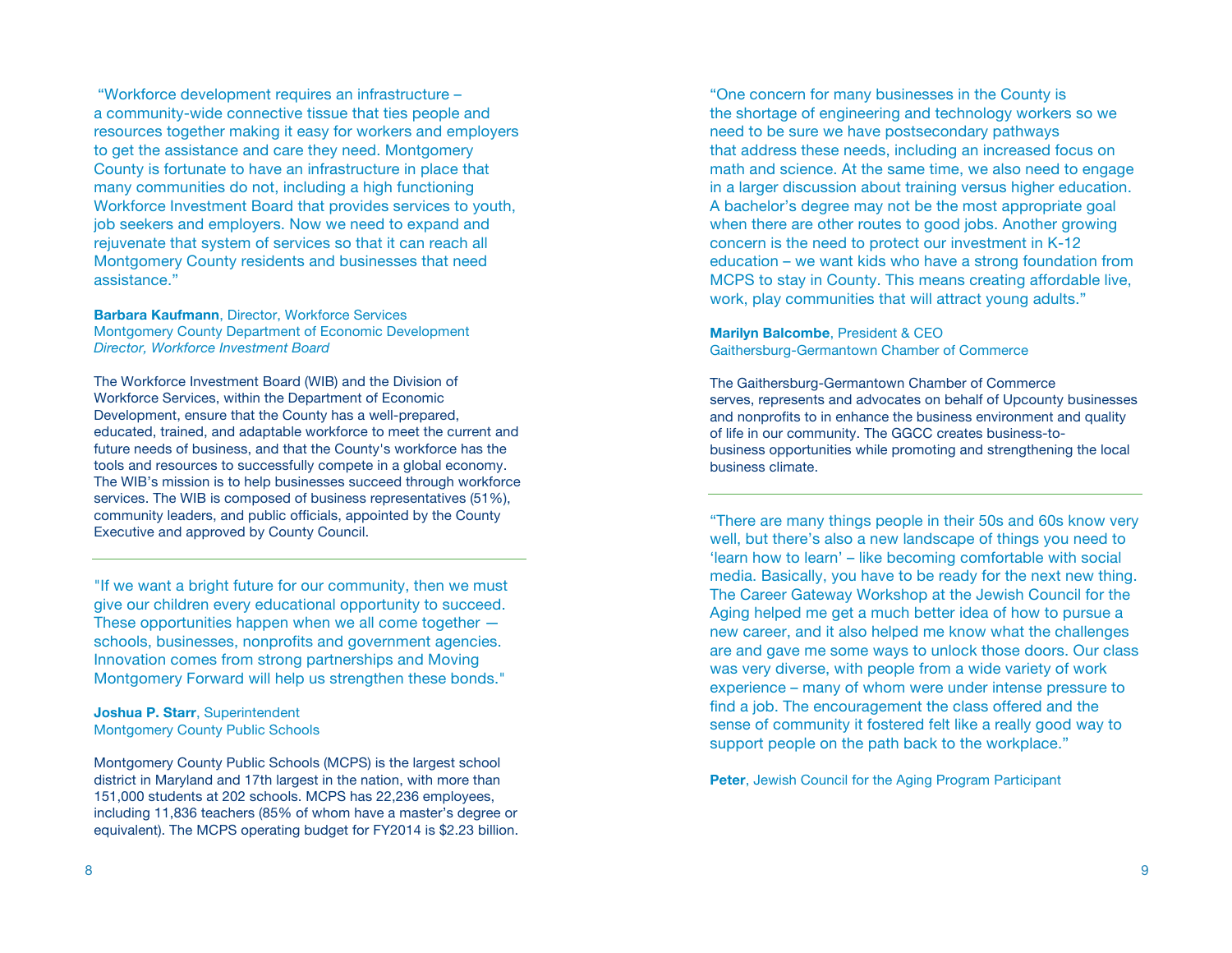"To stay prosperous, we must get ALL the county's children on higher education/career pathways. Those who attend college or technical school see higher earnings, less unemployment, better health, more fulfilling work, more opportunity, and more socioeconomic mobility. BY 2018, 66% of all jobs in Maryland will require postsecondary education. But too many motivated students do not enroll in higher education within a year of high school graduation. These students, disproportionately from low-to-moderate income and minority families, are falling off the path to prosperity simply because they do not know how to get through the complicated college admissions and financial aid process."

#### **Nancy Leopold**, Executive Director **CollegeTracks**

CollegeTracks gives low-income and first-generation college students the chance to go to colleges where they can succeed, with enough financial aid and continuing support so that they can attain a degree. Since 2003, CollegeTracks has served 2,300 students, and it currently works with 800 high school and college students each year. CollegeTracks is a nonprofit business with 11 employees and an annual budget of \$800,000.

"Montgomery County faces the dual challenge of changing demographics and culture, as well as changing workforce needs. We have to respond proactively to both types of change if we want our students be successful in college and careers. Part of our strategy is to use schools as facilitators that connect students with specific educational goals with employers with specific workforce needs and training capacity. This type of interaction can make education more engaging, and help students be better prepared, as they better understand what employers need and expect."

**Timothy B. Warner**, Chief Engagement and Partnerships Officer Montgomery County Public Schools

The Office of Community Engagement and Partnerships helps schools engage the communities of the children and families MCPS serves to promote student learning.

"I was raised in Damascus and I attended Montgomery County Public Schools my entire life. I graduated from Damascus High School in 2009 and I made the decision to attend Montgomery College for the first two years of my college education. As is the case for many college-bound students, money was one of the main factors behind my decision to go to Montgomery College. I was blessed to have been awarded the Montgomery College Board of Trustees Scholarship, which covered my tuition and fees for two years. My first semester at Montgomery College was one of the best semesters I had in my entire college path…and I formed close relationships with many of the staff there. To this day, I still keep in contact with my counselor at Montgomery College. In fact, she was one of the key players in helping me transfer to The Universities at Shady Grove.

When I was nearing the end of my studies at Montgomery College in 2011, I made plans to transfer to a four-year institution. Unfortunately, my father, who is a diabetic, became ill that year and was unable to continue working. With one child already in college, and another one preparing to enter college, my parents became tight on money and I felt I should stay near my family and start working a full-time job so I could save money for college. After two amazing years at Montgomery College, I felt like I had reached the end of my road, and I was upset and discouraged. It was around that time that USG held its Spring Open House, and I decided to go…to cut a long story short, I simply fell in love with it. I loved the people, the campus, and the atmosphere.

I made the decision to apply to the UMCP Biological Sciences program that very same day. USG offers a very personalized learning experience, and it provides students with countless opportunities to emerge as a leader in any field. I am proud of how far I come, I am proud of what I am doing, and I am proud to be a student at USG. I plan to graduate in May 2014, and I would love to join the Peace Corps as a Health volunteer in either North Africa or the Middle East. Ultimately, I hope to attend the University of Maryland, School of Medicine program at USG."

**Shahina**, student at The Universities at Shady Grove (selections from her remarks to Montgomery County House Delegation, February 2012)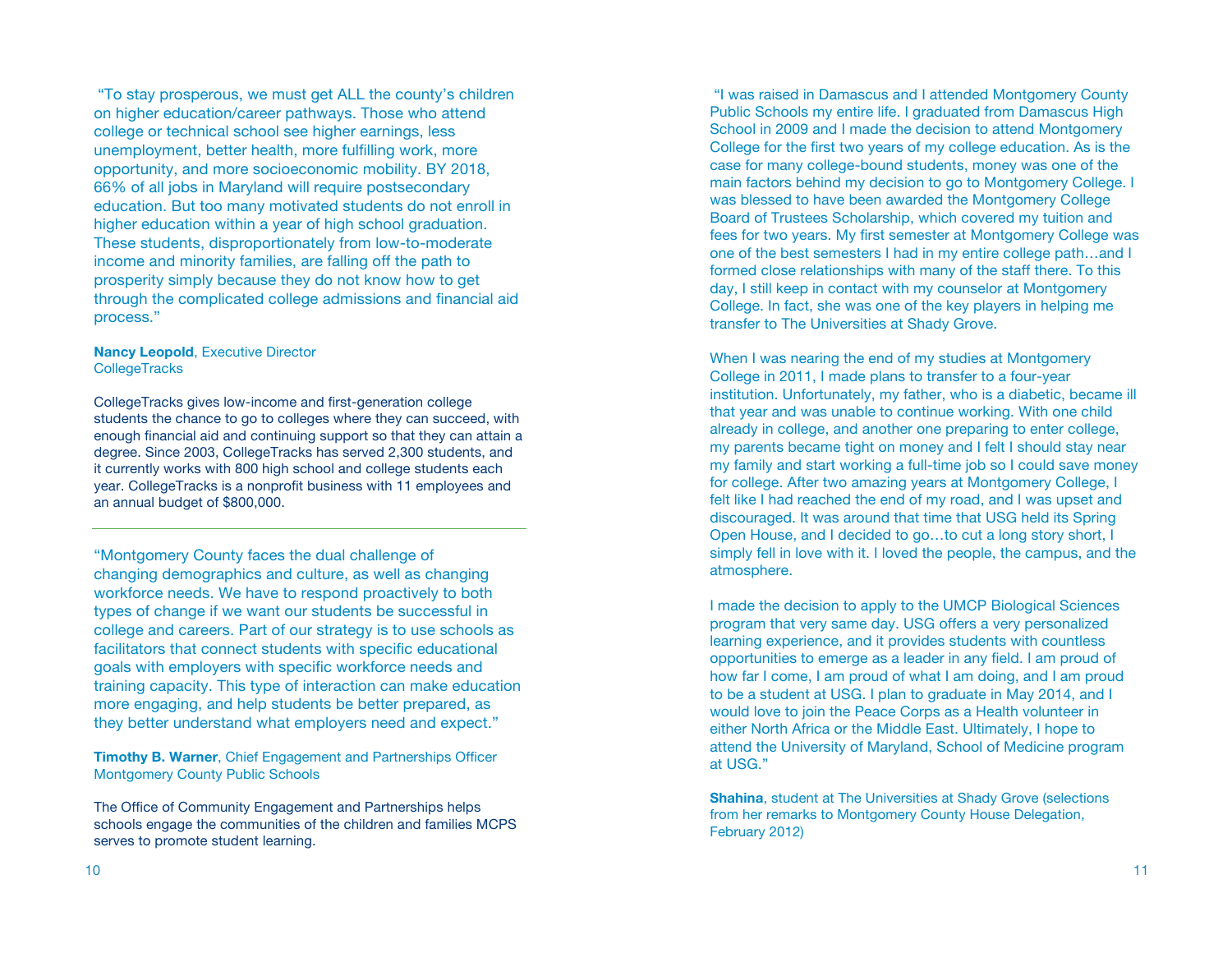"Montgomery County has changed. Its residents' average income, level of education, countries of origin and access to opportunities are very different than in times past. The County has become a place where there are only winners or losers; for those who can manage to access the opportunities that exist, their pathway is golden. Those that can't are usually isolated and disadvantaged. Unable to complete their education, and unprepared for the jobs available, they remain disconnected. They are left behind."

**Diego Uriburu**, Executive Director Identity, Inc.

Identity partners with Latino youth and their families to build pathways that lead to quality education and meaningful employment, overall wellbeing, and self-determination. Identity serves 4,500 clients each year, with an annual budget of \$5 million and 57 employees. Identity is part of the Latino Youth Collaborative, which worked with more than 100 individuals from across sectors for more than a year to develop recommendations that were endorsed by the County Executive, who allocated \$100,000 in next year's budget to develop a youth workforce strategic plan.

"Montgomery County has a barbell-shaped employability problem. There are opportunities in both the entry-level and advance-level positions, but not as many opportunities in the middle. It's difficult to retain employees who feel stuck in entry-level jobs, and those workers tend to cycle in and out of social assistance programs. When you combine that dynamic with some of the other things that make our community unique – including very diverse demographics – it's essential that we develop more career pathways that offer sustainable opportunities for advancement."

**Ellie Giles**, Director of Operations Montgomery Business Development Corporation

MBDC was established in 2010 by the County Council as an apolitical organization to provide a business-friendly perspective regarding economic development issues, including strategic planning, retaining and attracting business, and legislative and regulatory advocacy.

"We're not going to be able to really address poverty in the County unless there's a good job strategy along with a good housing strategy. Our community is essentially not affordable for many people, so we must have well-articulated, wellsupported strategies that can help workers/residents achieve economic stability and mobility. In addition, we need a twogeneration anti-poverty and workforce development system. We need to get today's workers on career paths that allow them to make a living wage and support their families – and we also need to get kids on track to success in the workforce all the way from pre-K."

#### **Uma Ahluwalia**, Director

Montgomery County Department of Health and Human Services *Member, Montgomery County Workforce Investment Board*

The Health and Human Services department is responsible for public health and human services that help address the needs of the community's most vulnerable children, adults and seniors. HHS has more than 120 programs and delivers services at more than 20 locations in Montgomery County, and it is the largest department in County government, with more than 1,600 employees.

"Montgomery County is a successful place in many ways, yet we have many people languishing at the margins – people who aren't participating in the economy or the public square. Our shared prosperity depends on our skill and will to activate the talent of those living on the margins. It's not a sustainable algorithm if we have a small portion of the population that is well paid, well connected, and well resourced and a larger, growing portion that has limited access to these advantages. We need an inclusive workforce development system and economic framework that is moving at the rhythm of a changing Montgomery County. Pumoja Tutashinde! (Together we will win!)"

**Ronnie Galvin**, Executive Director IMPACT Silver Spring

The mission of IMPACT Silver Spring is to build neighborhoodbased networks that ignite inclusive local economies and vibrant communities. IMPACT is a nonprofit business with 11 employees and an annual budget of \$800,000.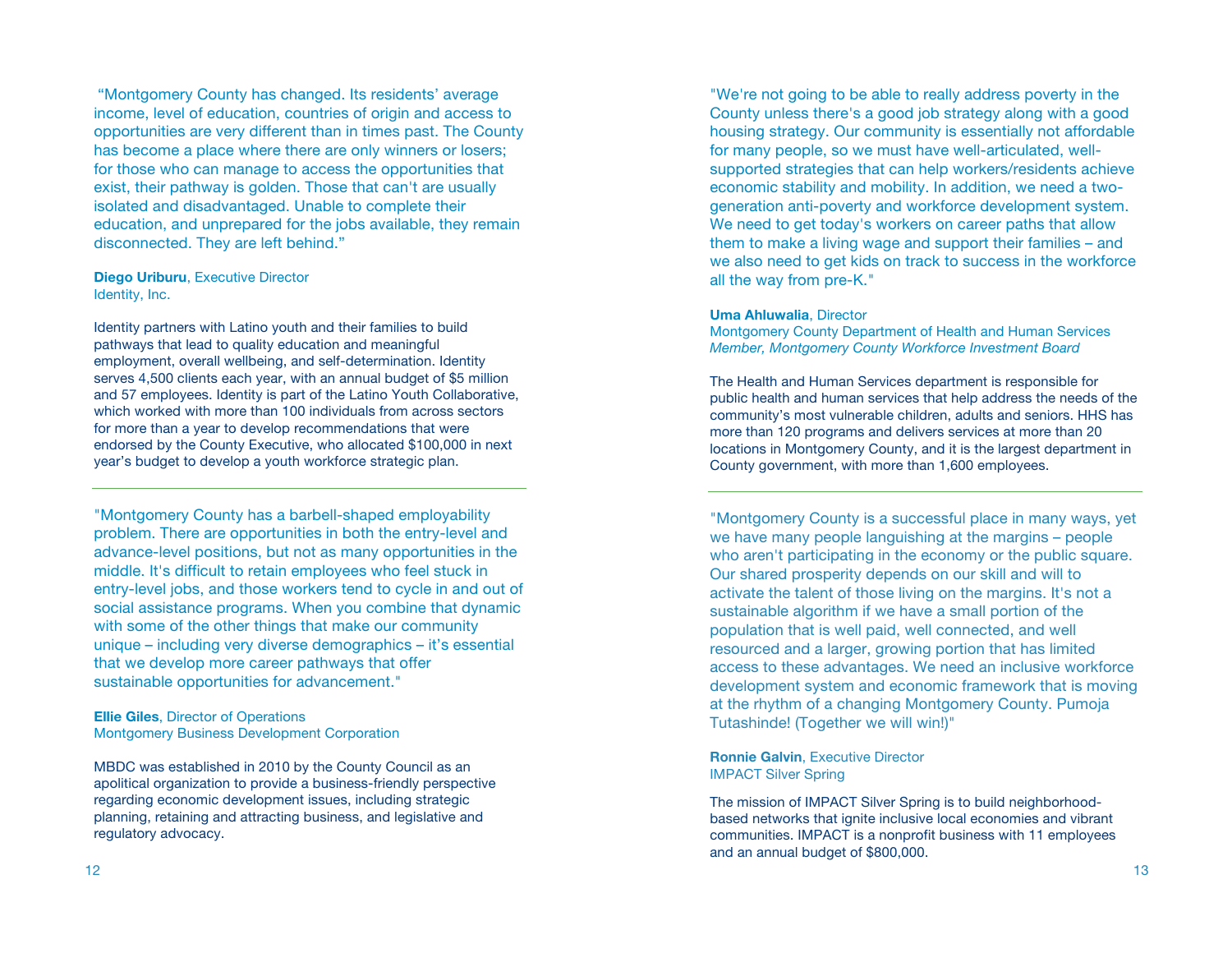"There is no single route to a career with Social & Scientific Systems. We are looking for candidates who have a high level of both technical skills and soft skills –the ability to problemsolve, communicate, multi-task, collaborate, adapt, learn and grow. Successful candidates take many different pathways including certificate programs, associate's degrees, four-year degrees and graduate degrees.

#### **Kevin Beverly**, Executive Vice President Social & Scientific Systems

Social & Scientific Systems, an employee-owned company with over 600 staff working in the United States, Africa and Asia, and annual revenues of \$120 million, is headquartered in Silver Spring. 300+ of SSS staff are in Montgomery County The company's mission is to improve public health worldwide by providing technical, research, and program management services to government and other clients. This support enables policymakers, medical professionals, communities, and citizens to improve public health knowledge and to mitigate the effects of devastating diseases, such as HIV/AIDS.

"Montgomery County of the 21<sup>st</sup> century is very different than Montgomery County of the 20<sup>th</sup> century. We have a large pool of underserved people who need access to education and training, and we have employers – here in the County and across the region – looking for qualified workers. Everyone needs to take ownership of workforce development. It's not just the responsibility of a single agency or business or sector. We all need to find ways to take on this challenge."

**Donna Kinerney**, Dean of AELG Workforce & Continuing Education Montgomery College

Workforce Development and Continuing Education (WD&CE) programs at Montgomery College serve approximately 25,000 students, including workers who are going through career transitions, re-entering the workforce, or who need to maintain current technical skills, including licensure and certifications.

"The job market has changed over the last few decades, and today's students need to bring different skills to the workplace. Employers tell us they are looking for people with technical and thinking skills in addition to core academics. They need workers who know how to find, analyze and synthesize information. Another major change we are facing is that unlike previous generations, today's students can expect to hold multiple jobs during their lifetime, so they need to be able to constantly adapt their skills."

**Erick Lang**, Associate Superintendent Office of Curriculum and Instructional Programs **Montgomery County Public Schools** *Member, Montgomery County Workforce Investment Board*

Montgomery County Public Schools (MCPS) is the largest school district in Maryland and 17th largest in the nation, with more than 151,000 students at 202 schools. MCPS has 22,236 employees, including 11,836 teachers (85% of whom have a master's degree or equivalent). The MCPS operating budget for FY2014 is \$2.23 billion.

"The future of healthcare is going to be focused on integrated solutions, which means providers (physicians, nurses, hospitals, pharmacies, etc.) must be able to communicate with each other to understand each patient's plan of care. Colleges and universities should better prepare students for a new way of health care delivery. We also need to create career paths across the continuum of care and across facilities. Providers should partner with each other to develop our pool of healthcare talent. Rather than focusing on talent development for a single hospital or employer, we should think in terms of cultivating Montgomery County talent and Maryland talent."

**Marta Brito Perez**, Senior VP & Chief Human Resources Officer Adventist HealthCare *Member, Montgomery County Workforce Investment Board*

Based in Gaithersburg, Adventist HealthCare has more than 6,150 employees, including 5,300 in Montgomery County, and annual revenues of \$700 million. Founded in 1907, Adventist HealthCare is the first and largest healthcare network based in the County.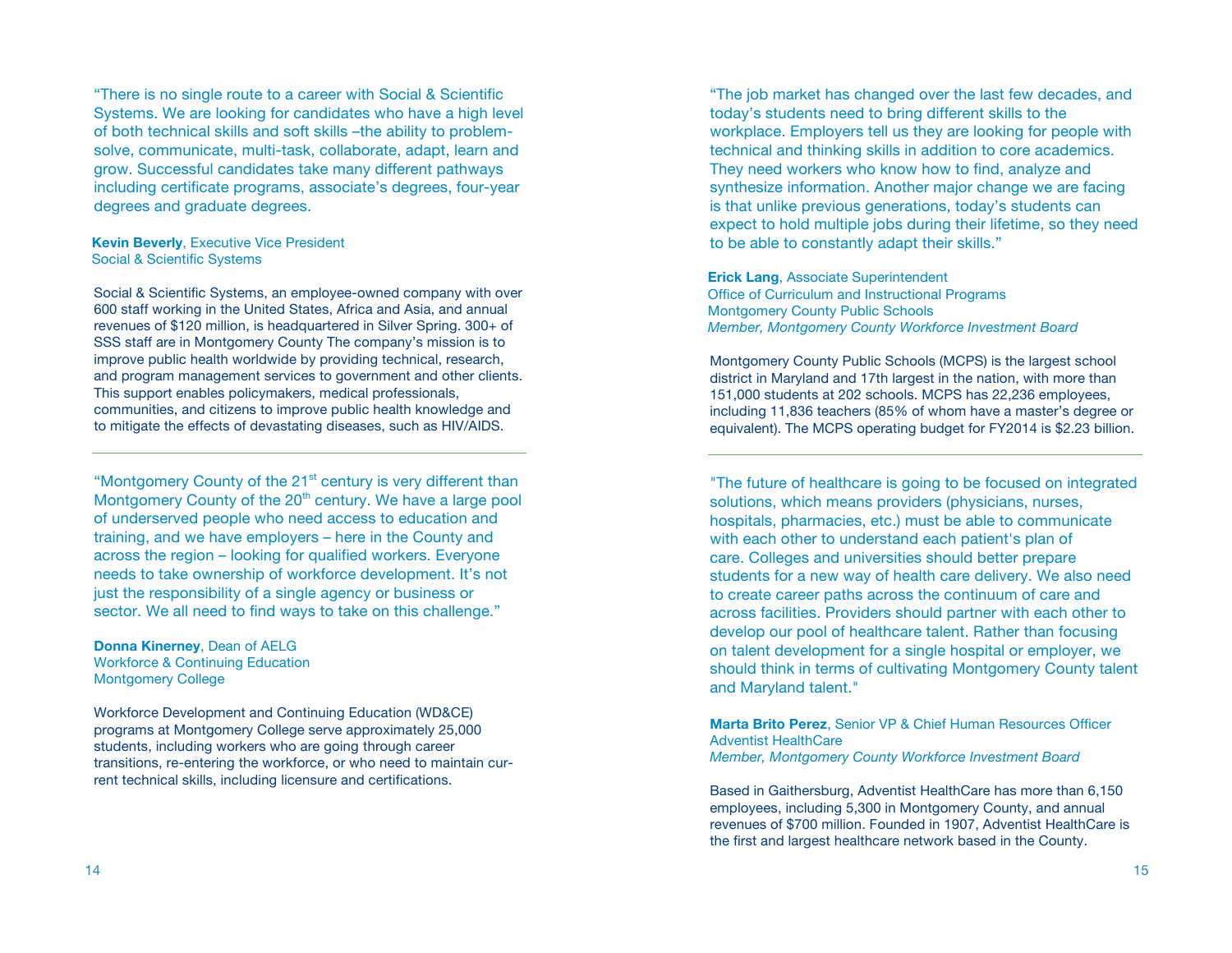"Knowledge, innovation and creativity drive the economy and are keys to advancing the Montgomery County region's economic growth and international competitiveness. The longterm economic success of the region depends upon a highly skilled workforce. A college degree has become the essential entry point into the job market, and to remain competitive, workers will need to hone and expand their existing skills by pursuing additional education throughout their careers. What are the required pathways to provide education and training opportunities for meaningful work and careers and continued lifetime access to the County's educational institutions? The key to meeting this challenge is for the region's business and education leaders to work together to support the region's education system to ensure that college is a realistic option for all students who are capable."

**Stewart Edelstein**, Executive Director The Universities at Shady Grove

The Universities at Shady Grove is an innovative model for delivering top-quality higher education degree programs. USG is not one university; instead, it is a collaboration of nine leading public universities in Maryland offering more than 80 upper-level baccalaureate, masters, doctoral and professional degrees and graduate certificates in Montgomery County. Established in 2000, USG serves more than 4,000 full- and part-time students.

"Starting a business isn't for everyone, but there is endless opportunity right here for wannabe entrepreneurs with strong leadership qualities, including a willingness to fail. To generate even more entrepreneurial activity that would also boost our local economy and competitiveness, we need our schools, policymakers and financial institutions to encourage start-ups."

**Sterling Crockett**, CEO & Serial Entrepreneur Chesapeake Bay Roasting Company

Chesapeake Bay Roasting Company was established in 2002. The idea behind CBRC was simple: create high-quality coffees and connect them to environmental issues that directly impact the health of our regional treasure, the Chesapeake Bay.

Workforce Development is a coordinated system of talent and skills cultivation that leads to:

Residents finding good jobs AND Businesses finding qualified workers AND A robust local economy that strengthens community